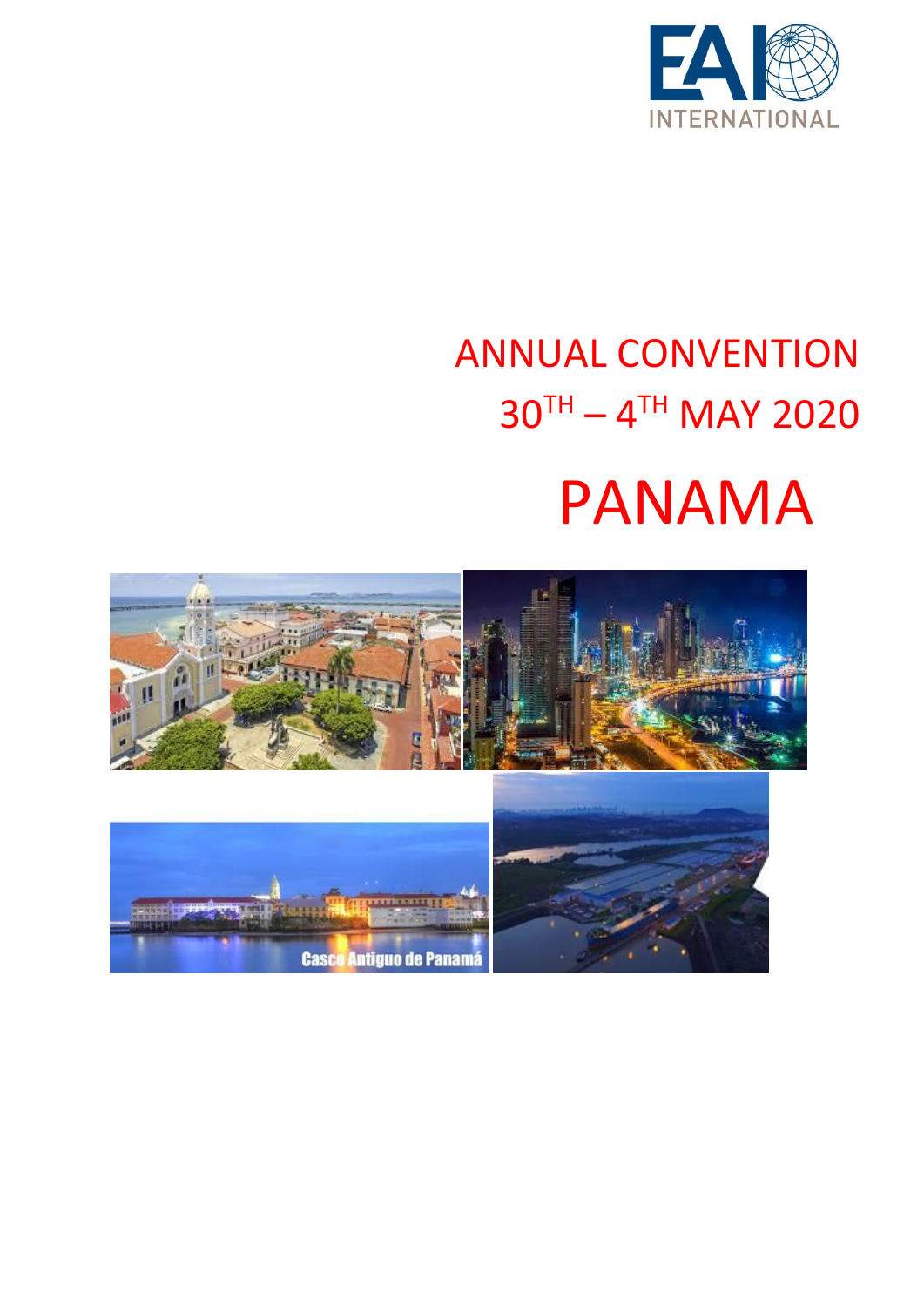

#### **INDEX**

- − HOTEL PRESENTATION
- − THURSDAY 30 APRIL
- − FRIDAY 1 MAY
- − SATURDAY 2 MAY
- − SUNDAY 3 MAY
- − ADDITIONAL DAYS PROGRAM
- − IMPORTANT INFORMATIONS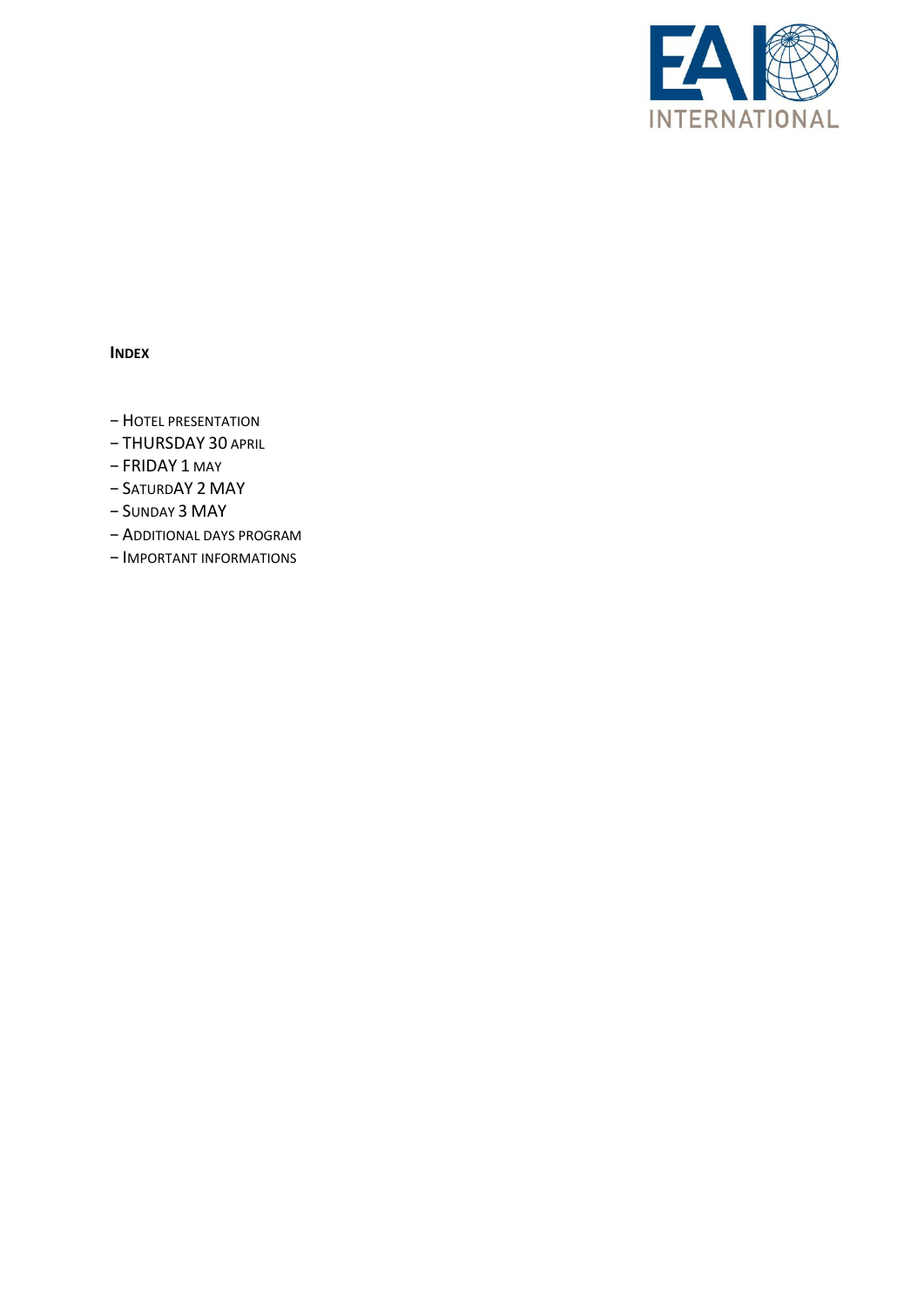





## **HOTEL RIU PLAZA PANAMA**

Calle 50 con 53 Panamá, Urbanización Marbella Panama City, Panama Main Switchboard +507 378-9000

**https://www.riuplaza.com**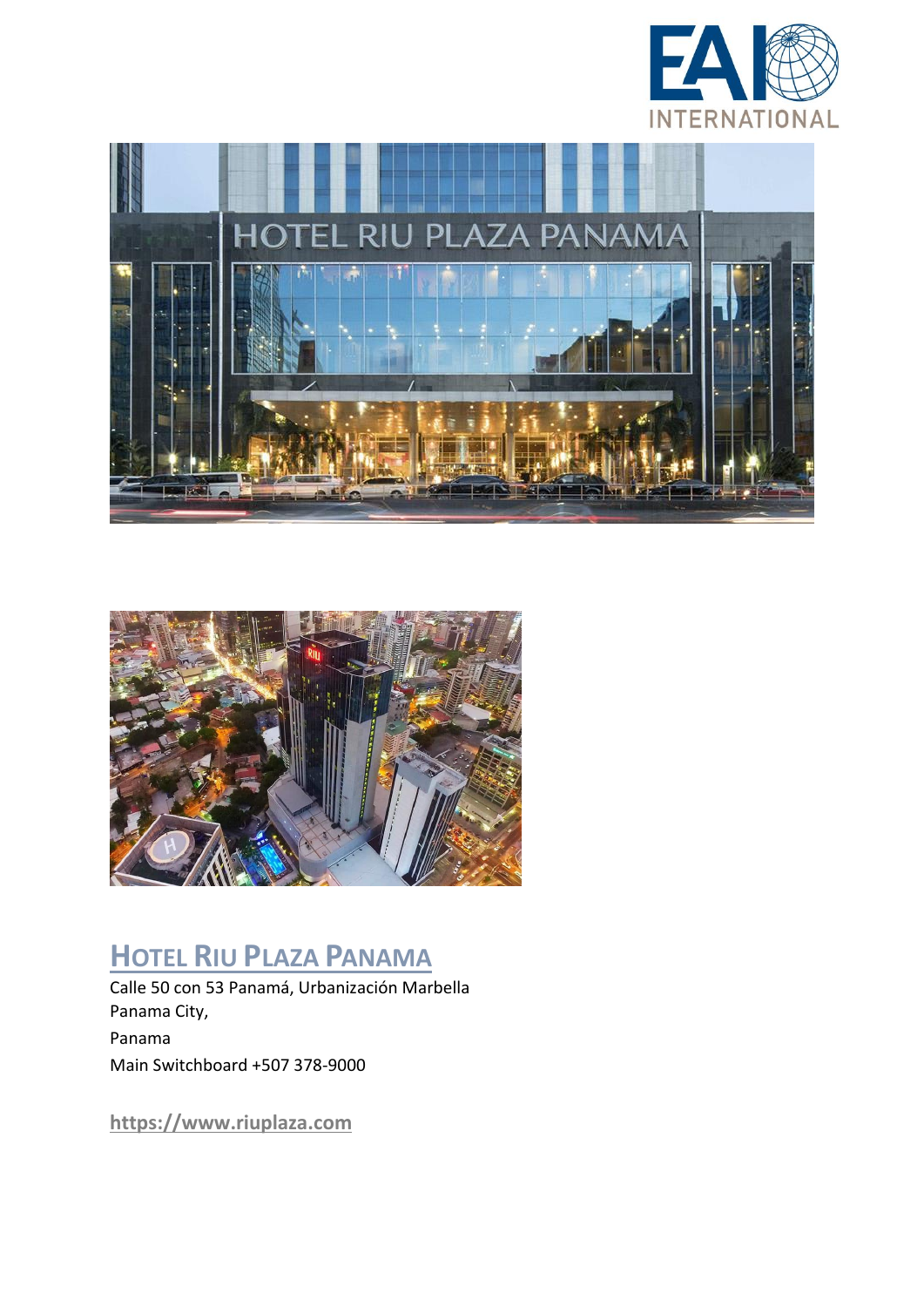

## **Thursday 30 April**

### **Afternoon**

Arrival and check in at the hotel

### **Evening**

7 <sup>30</sup>pm-11 Welcome aperitif at the Sky View, shuttle from the hotel will leave 7:30 pm

#### **Dresscode: Casual**

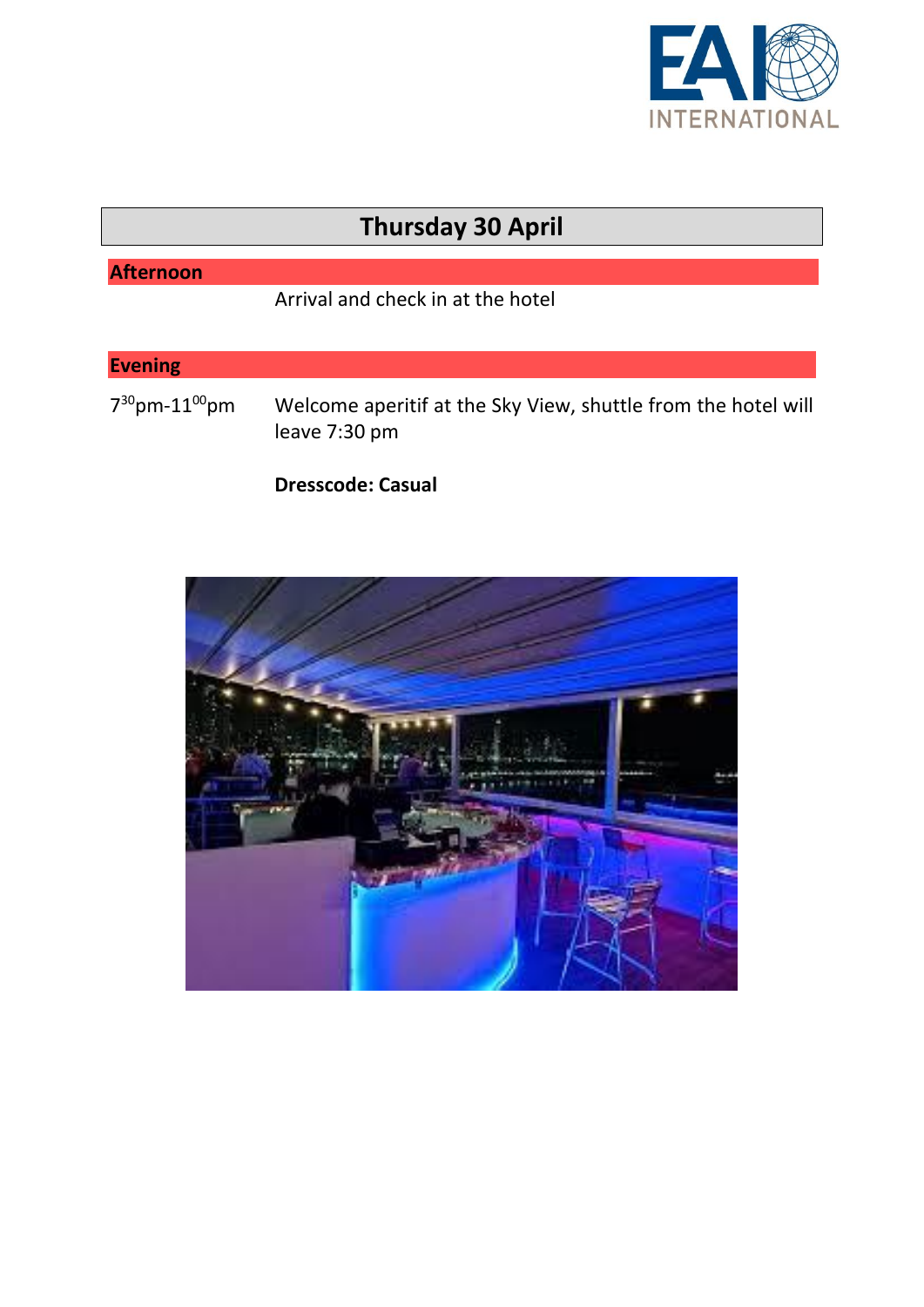

| <b>Friday 1 May</b>               |                                           |  |
|-----------------------------------|-------------------------------------------|--|
| <b>Morning</b>                    |                                           |  |
| $7^{00}$ am - 8 <sup>45</sup> am  | <b>Breakfast</b>                          |  |
| $9^{00}$ am - 12 <sup>30</sup> pm | Conference                                |  |
| <b>Noon</b>                       |                                           |  |
| $12^{30}$ pm - $2^{15}$ pm        | <b>Aperitive and Lunch</b>                |  |
| <b>Afternoon</b>                  |                                           |  |
| $2^{15}$ pm - 6 <sup>00</sup> pm  | Conference (suite)                        |  |
|                                   | <b>Business clothes</b>                   |  |
| <b>Evening</b>                    |                                           |  |
| $7^{30}$ pm - $7^{45}$ pm         | Meet in the hotel lobby                   |  |
| $7^{45}$ pm - $8^{00}$ pm         | <b>Transportation to 5inco Restaurant</b> |  |
| $8^{00}$ pm - 10 <sup>30</sup> pm | Dinner at the restaurant 5inco            |  |

### *Dresscode: Casual*

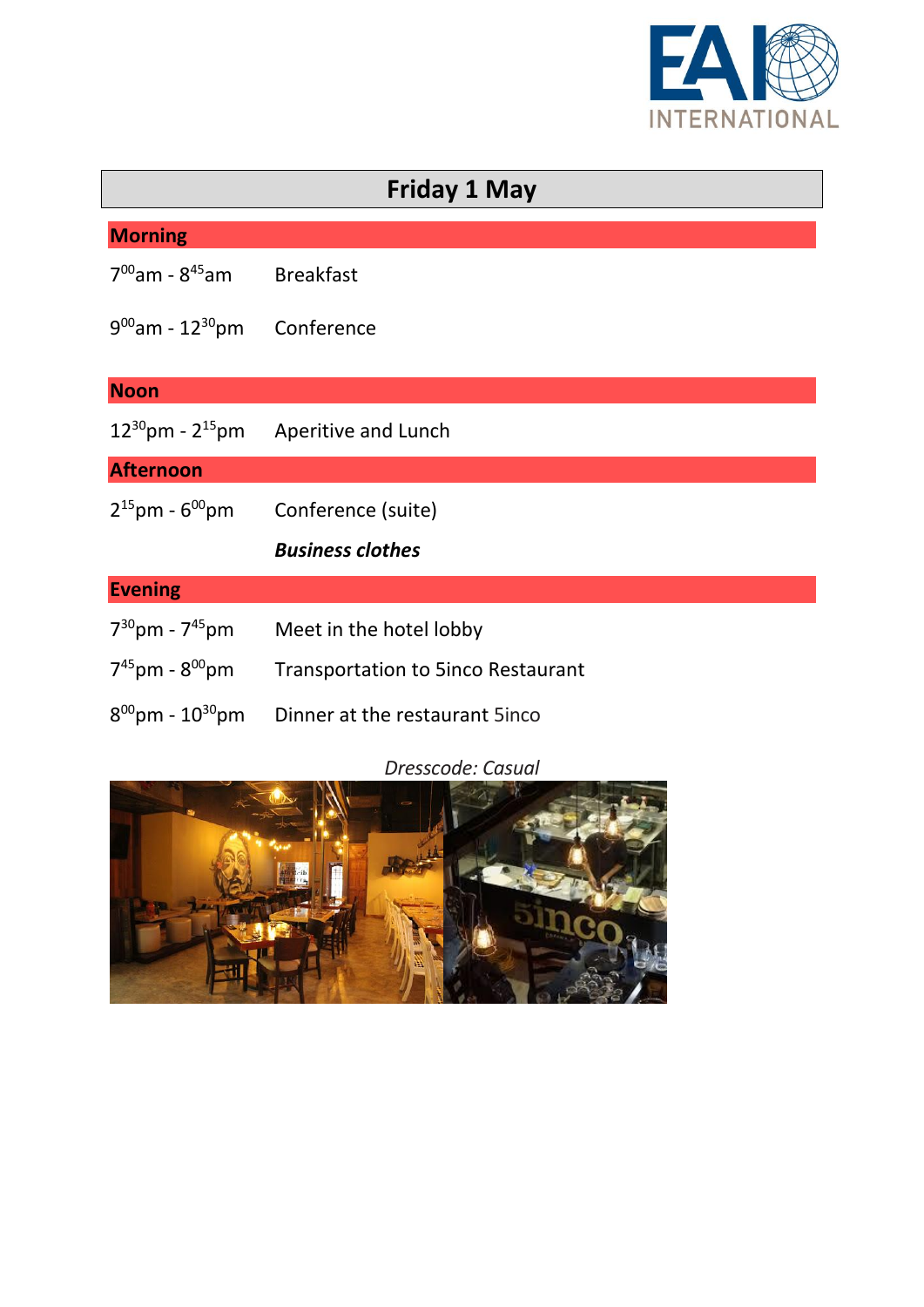

| <b>Saturday 2 May</b>             |                                                 |  |
|-----------------------------------|-------------------------------------------------|--|
|                                   |                                                 |  |
| <b>Morning</b>                    |                                                 |  |
| $7^{00}$ am - 8 <sup>45</sup> am  | <b>Breakfast</b>                                |  |
| $9^{00}$ am - 12 $^{00}$ pm       | Conference                                      |  |
| <b>Noon</b>                       |                                                 |  |
| $12^{00}$ pm - $1^{00}$ pm        | Lunch                                           |  |
| <b>Afternoon</b>                  |                                                 |  |
| $1^{15}$ pm – $1^{30}$ pm         | Meet in Lobby                                   |  |
| $1^{30}$ pm – 7 <sup>00</sup> pm  | <b>City Tour</b>                                |  |
| <b>Evening</b>                    |                                                 |  |
| $7^{30}$ pm - $8^{00}$ pm         | Meet in the hotel lobby                         |  |
| $8^{00}$ pm - $8^{20}$ pm         | <b>Transportation to Las Tinajas Restaurant</b> |  |
| $8^{20}$ pm - 10 <sup>30</sup> pm | Dinner at the restaurant Las Tinajas            |  |

#### **PLEASE NOTE: WE WILL BE AWAY FROM THE HOTEL ALL DAY AND WILL NOT RETURN PRE-DINNER.**

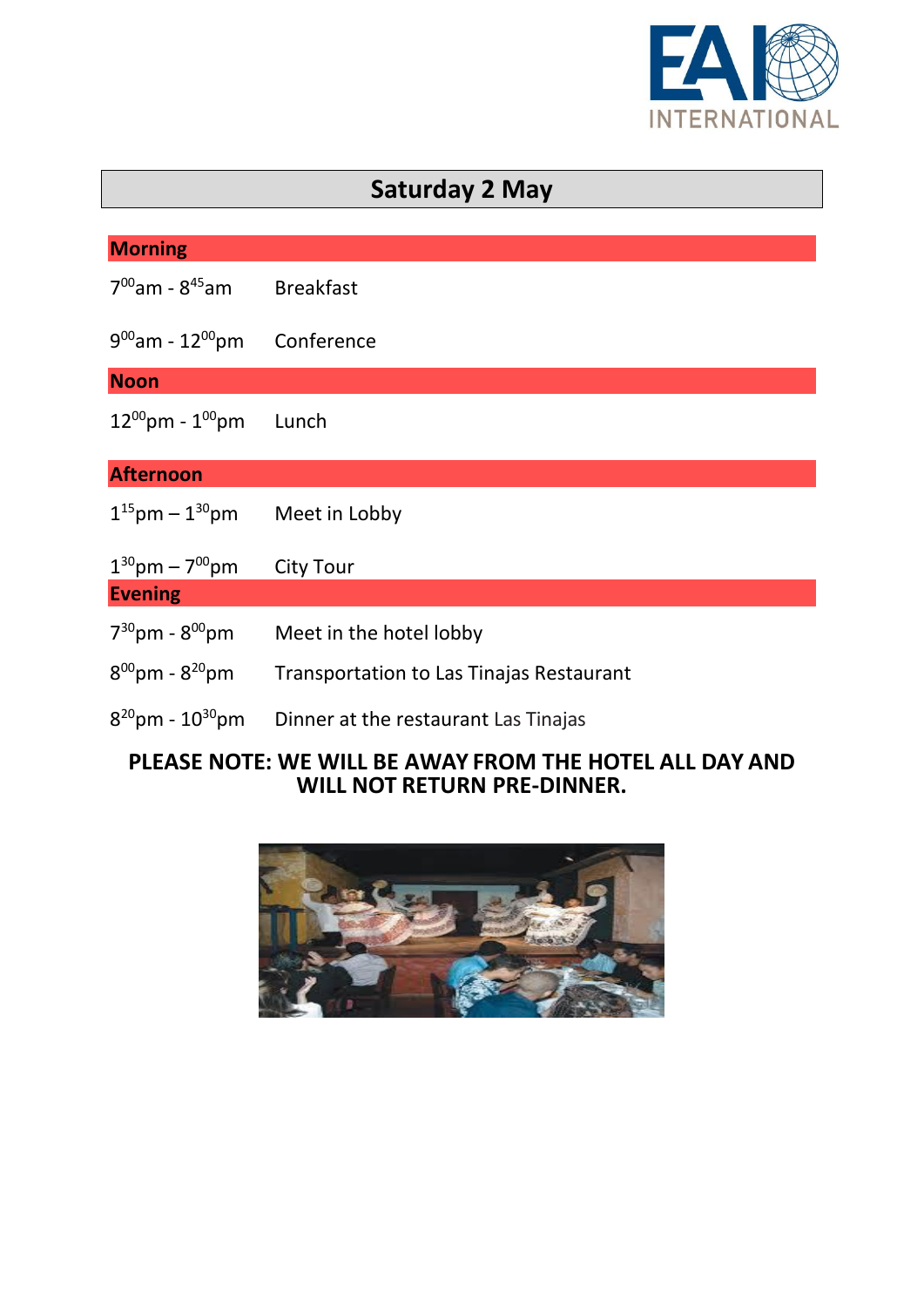

## **Sunday 3 May**

#### **Morning**

- 7 <sup>00</sup>am 8 **Breakfast**
- $8^{00}$ am  $8$ Meet in Lobby
- $8^{15}$ am 8 Transport to Causeway Amador
- $9^{00}$ am 3 Tour to Taboga Island by boat

#### **PLEASE NOTE: WE WILL BE ON A BOAT TRIP TO AN ISLAND, WEAR BEACH CLOTHES, SUNSCREEN OR SUNBLOCK. BRING A TOWEL WITH YOU. ONLY BACKPACKS ALLOWED.**

| <b>Evening</b>                                         |                                                                                        |
|--------------------------------------------------------|----------------------------------------------------------------------------------------|
| $7^{30}$ pm - $7^{45}$ pm<br>$7^{30}$ pm - $8^{00}$ pm | Meet in the hotel lobby<br>Transportation to Atlantic Pacific Restaurant at the Panama |
|                                                        | Canal                                                                                  |
| $8^{00}$ pm - 10 <sup>30</sup> pm                      | Dinner at the Atlantic Pacific Restaurant                                              |